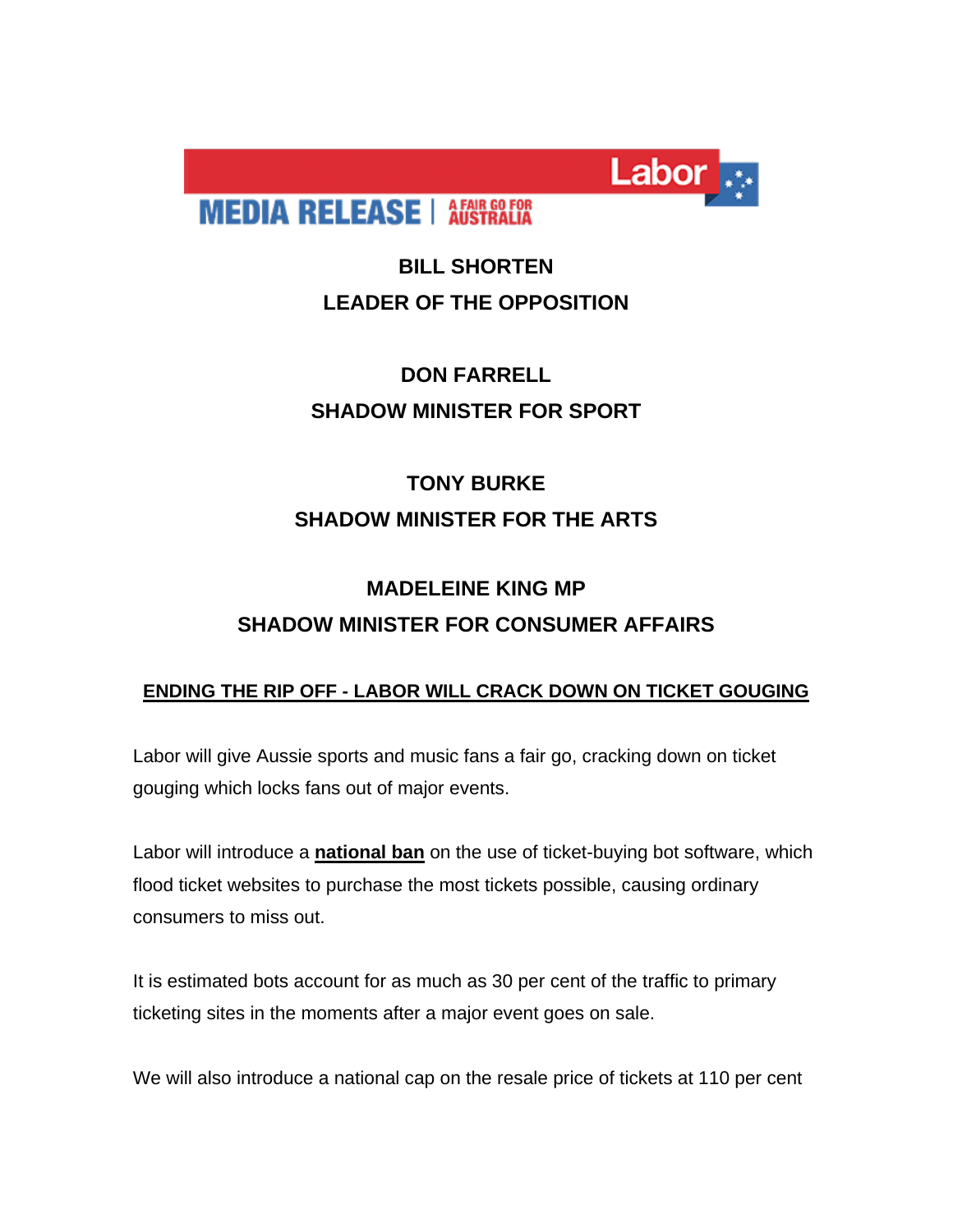of the initial face value.

This will mean fans will get a fair go on accessing tickets to sporting blockbusters, as well as concerts, musicals and theatres.

Ticket scalping is a growing scourge – instead of the sales going to our footy clubs and local businesses, artists and the music industry, fraudsters are building profit models and forcing consumers to pay exorbitant prices for tickets, or missing out completely.

Labor will act. A Shorten Labor Government will introduce a cap of 110 per cent of initial face value price for any resold tickets and make sure laws are consistent across all states and territories through federal legislation.

This crackdown will aim to cut the business model for websites like ViaGogo, which relies on selling tickets to music and sports fans at exorbitant, inflated prices and can often leave consumers stranded with useless tickets that have been sold multiple times.

Labor will also ban the use of ticket-buying bot software, which prevents ordinary consumers from accessing popular concerts and major events.

This will ensure genuine fans get fair access to tickets, and won't have to compete with sophisticated software designed to buy as many tickets as possible when popular events go on sale online.

A Labor Government will also boost consumer protection by:

Strengthening disclosure requirements for all ticket sellers; and